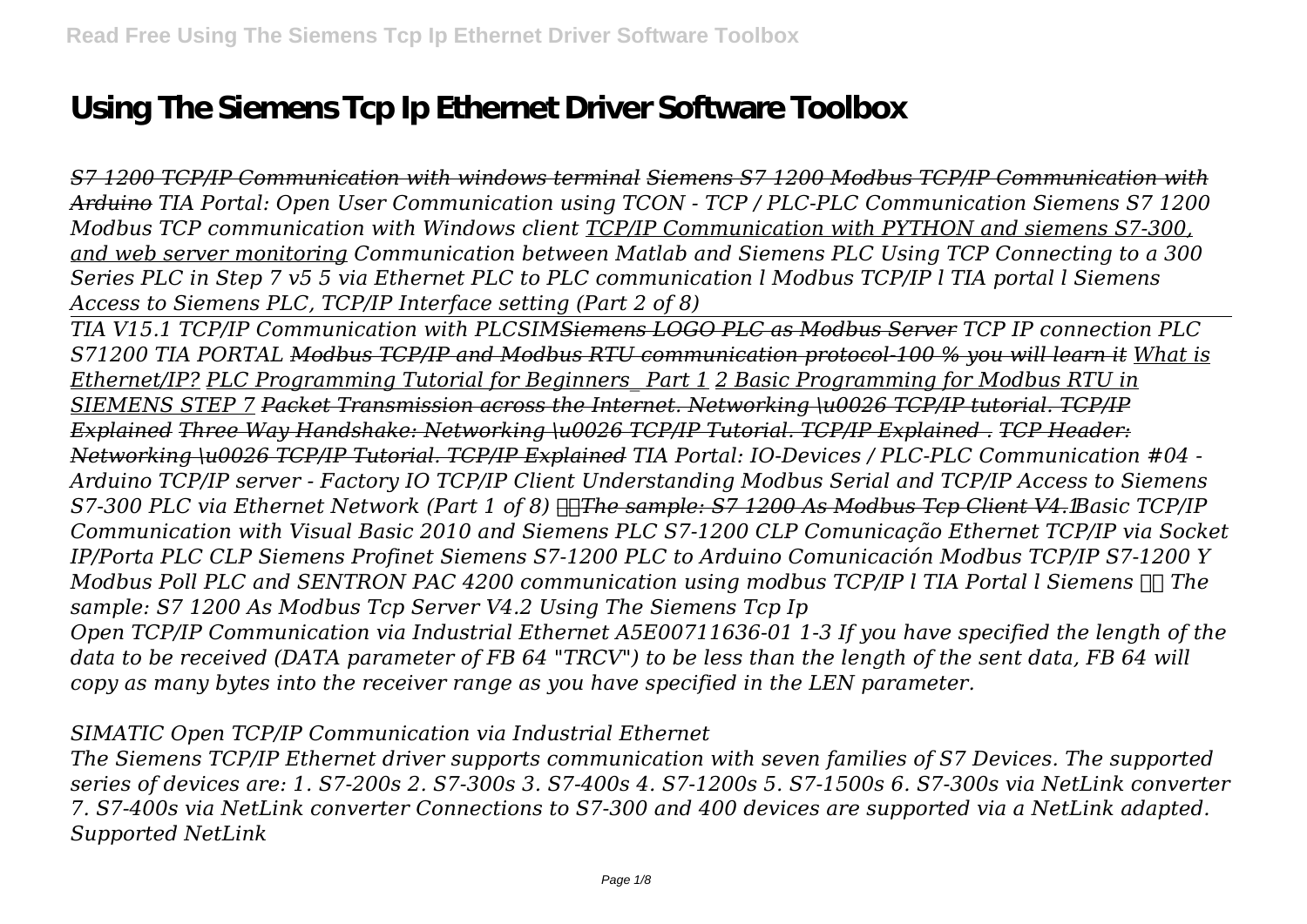#### *Using the Siemens TCP/IP Ethernet Driver - Software Toolbox*

*The Siemens TCP/IP Ethernet driver works in conjunction with KEPServerEX to exchange data between OPC clients and Siemens S7-200, S7-300, S7-400, and S7-1200 PLCs using the TCP/IP Ethernet protocol. The driver talks directly to the S7 PLC using a standard PC network interface card, and does not require additional software packages or libraries.*

#### *Siemens TCP/IP Ethernet - OPCTurkey*

*• Make sure that you specify connections only of the TCP type in the TCON\_IP\_v4 structure. • The connection must not use the following TCP port numbers: 20, 21, 25, 80, 102, 123, 5001, 34962, 34963 and 34964. The figure below shows the structure of TCON\_IP\_v4 with the name "connectParamClient".*

#### *Modbus/TCP with instructions MB CLIENT and - Siemens*

*Basic communication between Visual Basic 2010 and Siemens PLC S7-1200 without any ModBus, OPC, CapServer, or other HMI component. VB.Net 2010 Programming for...*

#### *[PLC] The guide about TCP/IP basic connections between PC ...*

*The TCP/IP method of communication to the S7-300 and S7-400 PLC's via TCP/IP communication module uses the S7WIN, S7WINSP, S7NT, or S7NTSP protocol. Software requirements . Siemens SIMATIC NET software v6.1 SOFTNET-S7 Industrial Ethernet ; IFIXSCADA v5.x or above ; Windows XP + SP1 ; Hardware requirements . Standard network card ; S7-300 with CPU315-2 DP ; Siemens power supply PS30/5A*

*Connecting IFIX SCADA to Siemens S7 using TCP/IP | PLCdev Siemens TCP/IP Ethernet driver, Siemens'in S7-200, S7-300, S7-400, S7-1200 ve S7-1500 model PLC'ler ile haberleşerek veri alışverişi yapmanıza imkan sağlar. ...*

## *Kepware - Siemens TCP/IP Ethernet Driver - YouTube*

*as i said, if the DL-EP1 supports TCP/IP Communication (besides Ethernet/IP), then you can use the open communication blocks. It looks like the DL-EP1 supports TCP/IP Communication - it has TCP/IP Object "TCP/IP Interface Object (Class ID: F5H)" However it it is used for "This object provides the structure for setting the TCP/ IP network interface. The IPaddress, subnet mask and gateway, etc, can be set."*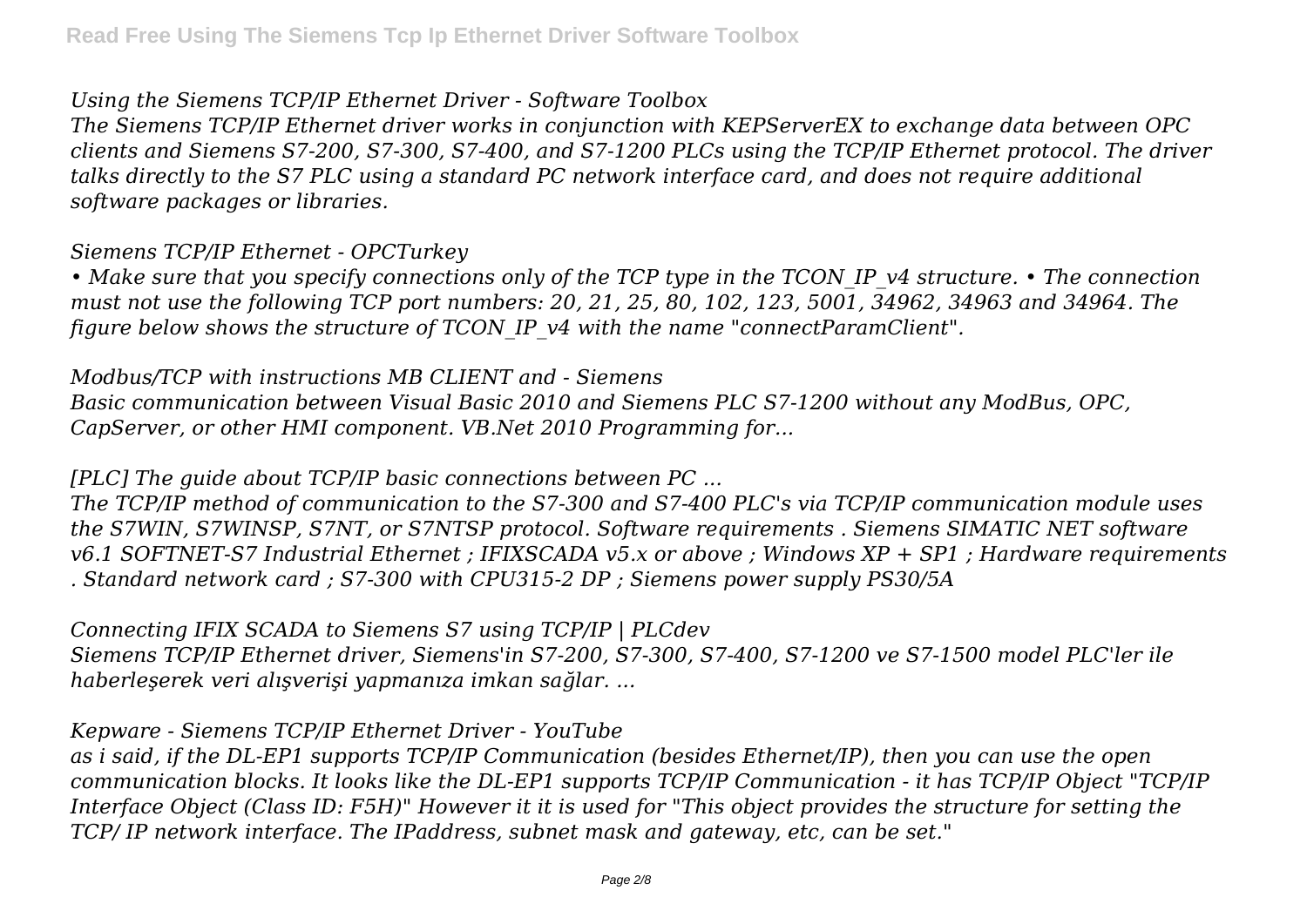*Ethernet/IP <-> Profinet, TCP communication using T-Block ...*

*Rockwell ControlLogix and ODVA Ethernet/IP uses TCP port 44818, UDP port 44818, and UDP port 2222. But be warned Rockwell tools are very poorly designed for wide-area network use. Siemens S7 protocol uses TCP port 102 ; GE SRTP uses TCP ports 18245 and 18246 ; GE QuickPanels use TCP port 57176 for configuration" Suggestion; To thank ; Quote; Answer*

*TCP/IP port for PC Access - Entries - Forum - Siemens*

*The LOGO! 0BA8 of the first generation can only Ethernet TCP/IP. Since the 2nd generation (LOGO! 8.1) it can also use Modbus TCP/IP. The current LOGO! is the 3rd Generation (LOGO! 8.2) and also handles Ethernet TCP/IP and Modbus TCP/IP. Suggestion; To thank ; Quote; Answer*

*Can the LOGO! Modbus TCP? - Entries - Forum - Siemens Joined: 7/1/2015. Last visit: 11/1/2020. Posts: 41. Rating: (0) I need to talk some Drives over Modbus TCP/IP to my CPU 1512SP-1 PN. I understood that the Ethernet port does support Modbus TCP/IP*

## *Modbus TCP/IP using CPU 1512 - Entries - Forum - Siemens*

*The 460TCPSC moves data between up to 10 Ethernet TCP/IP devices and up to five Siemens S7 PLCs. Best of all, the product is made in the USA, always in stock, and comes with 5-year warranty. How do I use the 460TCPSC in my application? Incoming and outgoing ASCII data in TCP/IP packets are parsed into data segments and given a data type.*

# *460TCPSC | Siemens S7 PLC Data to a TCP/IP Socket - RTA*

*For SIMATIC S7 Ethernet-driver you can enter either the TCP/IP-address or the MAC-address of the CP. Pay attention to enter under slot the slot of the CPU and not the slot of the CP. If the station can only be reached via a gateway, activate Gateway. Specify the station addressof the network transferand the S7 subnet ID of the target network.*

## *Siemens SIMATIC S7 - AUTEM*

*I am using Siemens PLC, LOGO! 0ba7 230RCE and I want to make communication between the LOGO and LabVIEW using TCP/IP or if it's possible UDP. The LOGO is connected using an Ethernet cable to a wireless router on LAN port and I want using LabVIEW to receive the data that the LOGO sends to its Ethernet port. The*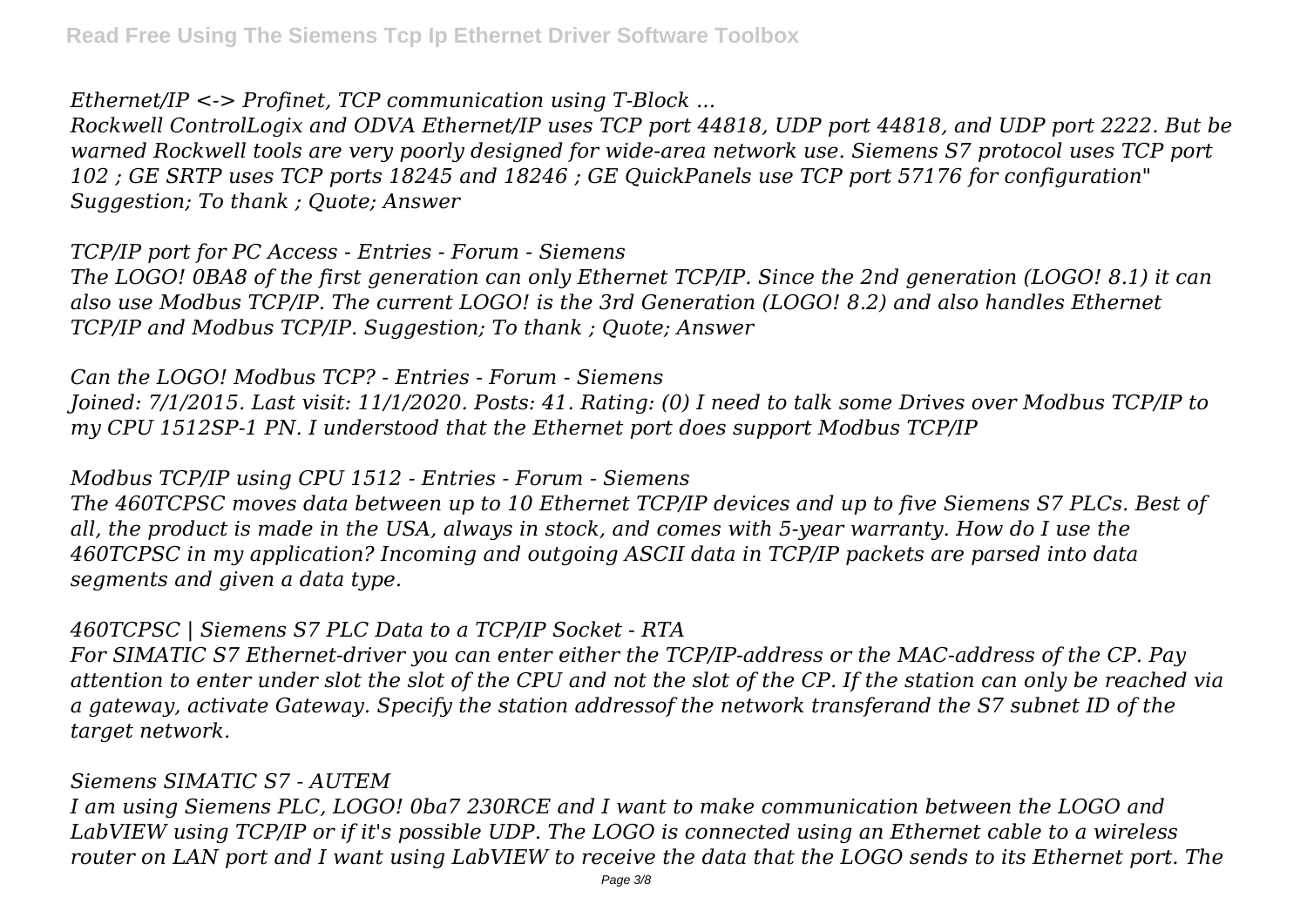## *default port of every LOGO is 10001.*

*Using TCP/IP with SIemens PLC LOGO! 0ba7 - NI Community ...*

*Siemens TCP/IP Ethernet. ProductsThingWorx Kepware EdgeDrivers. The Siemens TCP/IP Ethernet driver enables ThingWorx Kepware Edge to connect to Siemens S7-200, S7-300, S7-400, S7-1200, and S7-1500 PLCs over Ethernet. By converting from the Siemens Industrial Ethernet protocol to more secure and efficient protocols directly at the edge, users can secure communications and reduce costly network traffic.*

#### *Products | Drivers | Suites | Plug-Ins | Kepware*

*hello friends.in my project,there is a H rack with 2 cpu 412-3h and 4 cp 443-12 cp for redundant connection with HMI via tcpand 2 cp for redundant connection with DCS via modbus tcp/ipI download the related function from Siemens site and use in my project*

#### *Modbus TCP/IP :Problem in using of coil and ... - Siemens*

*Siemens Security Advisory by Siemens ProductCERT Vulnerability CVE-2019-12258 By sending TCP packets with specially crafted TCP options to a device, an attacker could potentially trigger a Denial-of-Service (DoS) condition. Network access, but no authentication and no user interaction is needed to conduct this attack.*

## *SSA-352504: Urgent/11 TCP/IP Stack ... - Siemens*

*Hello Everyone, I am new to node-red and learning about it using internet. I have found various information about siemens PLC - node red communication by using S7 comm & modbus TCP nodes but Is it possible to use tcp in/ tcp out/tcp request nodes for Siemens PLC communication? I am using TSEND\_C instruction in TIA portal with below settings I can see connection is established in PLC and nod ...*

*Siemens PLC communication using TCP IP node - Industrial ...*

*Working on an application currently that is done in Siemens TIA V15 with a CCGX in Demo Mode and successfully reads the .system tags over Modbus TCP/IP to a S7-1200 PLC. Moving onto writing data to the CCGX from the PLC next but can share insights if still wanted?*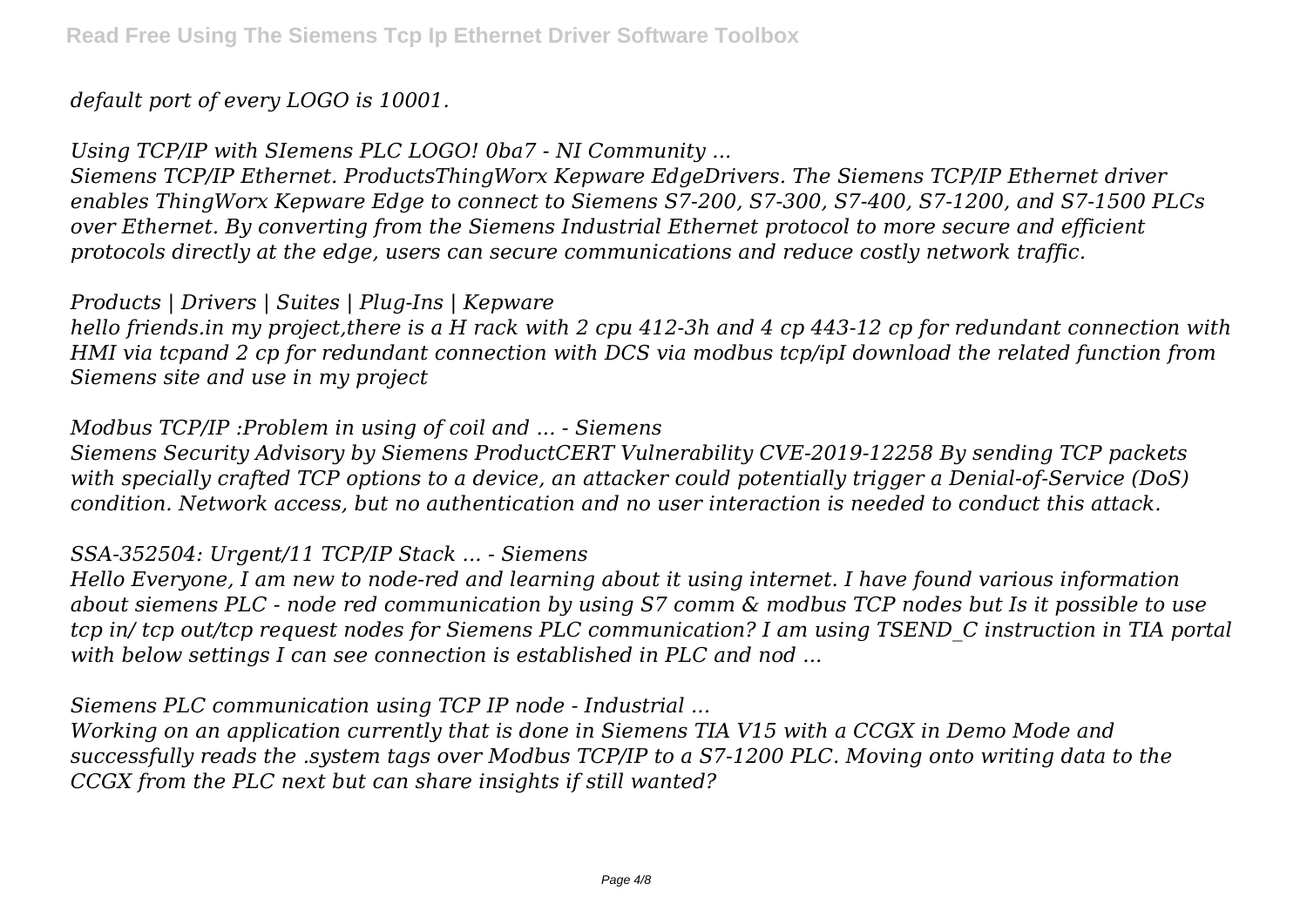*S7 1200 TCP/IP Communication with windows terminal Siemens S7 1200 Modbus TCP/IP Communication with Arduino TIA Portal: Open User Communication using TCON - TCP / PLC-PLC Communication Siemens S7 1200 Modbus TCP communication with Windows client TCP/IP Communication with PYTHON and siemens S7-300, and web server monitoring Communication between Matlab and Siemens PLC Using TCP Connecting to a 300 Series PLC in Step 7 v5 5 via Ethernet PLC to PLC communication l Modbus TCP/IP l TIA portal l Siemens Access to Siemens PLC, TCP/IP Interface setting (Part 2 of 8)*

*TIA V15.1 TCP/IP Communication with PLCSIMSiemens LOGO PLC as Modbus Server TCP IP connection PLC S71200 TIA PORTAL Modbus TCP/IP and Modbus RTU communication protocol-100 % you will learn it What is Ethernet/IP? PLC Programming Tutorial for Beginners\_ Part 1 2 Basic Programming for Modbus RTU in SIEMENS STEP 7 Packet Transmission across the Internet. Networking \u0026 TCP/IP tutorial. TCP/IP Explained Three Way Handshake: Networking \u0026 TCP/IP Tutorial. TCP/IP Explained . TCP Header: Networking \u0026 TCP/IP Tutorial. TCP/IP Explained TIA Portal: IO-Devices / PLC-PLC Communication #04 - Arduino TCP/IP server - Factory IO TCP/IP Client Understanding Modbus Serial and TCP/IP Access to Siemens S7-300 PLC via Ethernet Network (Part 1 of 8) The sample: S7 1200 As Modbus Tcp Client V4.1 Basic TCP/IP Communication with Visual Basic 2010 and Siemens PLC S7-1200 CLP Comunicação Ethernet TCP/IP via Socket IP/Porta PLC CLP Siemens Profinet Siemens S7-1200 PLC to Arduino Comunicación Modbus TCP/IP S7-1200 Y Modbus Poll PLC and SENTRON PAC 4200 communication using modbus TCP/IP l TIA Portal l Siemens The sample: S7 1200 As Modbus Tcp Server V4.2 Using The Siemens Tcp Ip Open TCP/IP Communication via Industrial Ethernet A5E00711636-01 1-3 If you have specified the length of the data to be received (DATA parameter of FB 64 "TRCV") to be less than the length of the sent data, FB 64 will copy as many bytes into the receiver range as you have specified in the LEN parameter.*

# *SIMATIC Open TCP/IP Communication via Industrial Ethernet*

*The Siemens TCP/IP Ethernet driver supports communication with seven families of S7 Devices. The supported series of devices are: 1. S7-200s 2. S7-300s 3. S7-400s 4. S7-1200s 5. S7-1500s 6. S7-300s via NetLink converter 7. S7-400s via NetLink converter Connections to S7-300 and 400 devices are supported via a NetLink adapted. Supported NetLink*

# *Using the Siemens TCP/IP Ethernet Driver - Software Toolbox*

*The Siemens TCP/IP Ethernet driver works in conjunction with KEPServerEX to exchange data between OPC clients and Siemens S7-200, S7-300, S7-400, and S7-1200 PLCs using the TCP/IP Ethernet protocol. The driver*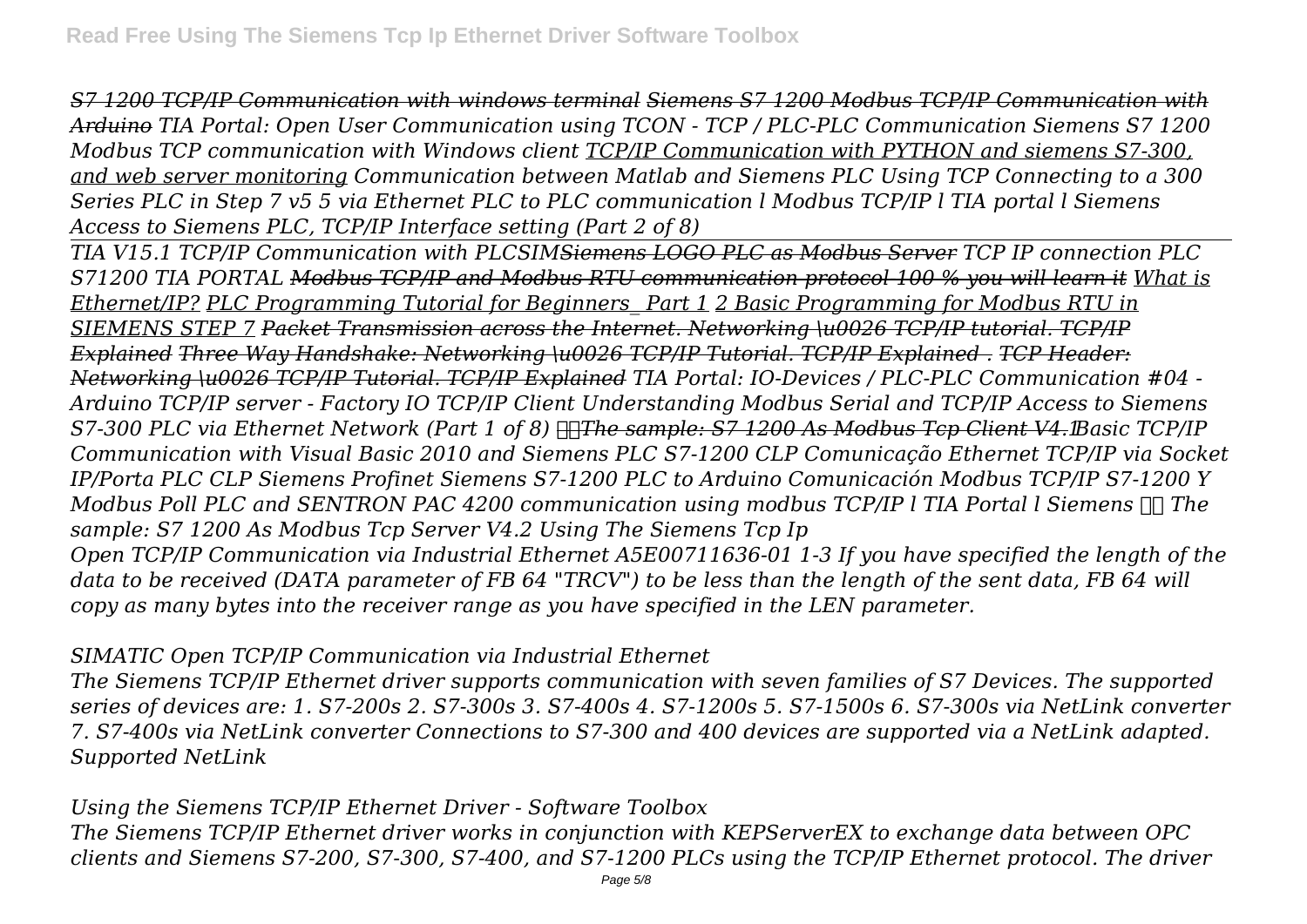*talks directly to the S7 PLC using a standard PC network interface card, and does not require additional software packages or libraries.*

*Siemens TCP/IP Ethernet - OPCTurkey*

*• Make sure that you specify connections only of the TCP type in the TCON\_IP\_v4 structure. • The connection must not use the following TCP port numbers: 20, 21, 25, 80, 102, 123, 5001, 34962, 34963 and 34964. The figure below shows the structure of TCON\_IP\_v4 with the name "connectParamClient".*

*Modbus/TCP with instructions MB CLIENT and - Siemens Basic communication between Visual Basic 2010 and Siemens PLC S7-1200 without any ModBus, OPC, CapServer, or other HMI component. VB.Net 2010 Programming for...*

*[PLC] The guide about TCP/IP basic connections between PC ...*

*The TCP/IP method of communication to the S7-300 and S7-400 PLC's via TCP/IP communication module uses the S7WIN, S7WINSP, S7NT, or S7NTSP protocol. Software requirements . Siemens SIMATIC NET software v6.1 SOFTNET-S7 Industrial Ethernet ; IFIXSCADA v5.x or above ; Windows XP + SP1 ; Hardware requirements . Standard network card ; S7-300 with CPU315-2 DP ; Siemens power supply PS30/5A*

*Connecting IFIX SCADA to Siemens S7 using TCP/IP | PLCdev Siemens TCP/IP Ethernet driver, Siemens'in S7-200, S7-300, S7-400, S7-1200 ve S7-1500 model PLC'ler ile haberleşerek veri alışverişi yapmanıza imkan sağlar. ...*

## *Kepware - Siemens TCP/IP Ethernet Driver - YouTube*

*as i said, if the DL-EP1 supports TCP/IP Communication (besides Ethernet/IP), then you can use the open communication blocks. It looks like the DL-EP1 supports TCP/IP Communication - it has TCP/IP Object "TCP/IP Interface Object (Class ID: F5H)" However it it is used for "This object provides the structure for setting the TCP/ IP network interface. The IPaddress, subnet mask and gateway, etc, can be set."*

*Ethernet/IP <-> Profinet, TCP communication using T-Block ...*

*Rockwell ControlLogix and ODVA Ethernet/IP uses TCP port 44818, UDP port 44818, and UDP port 2222. But be warned Rockwell tools are very poorly designed for wide-area network use. Siemens S7 protocol uses TCP port*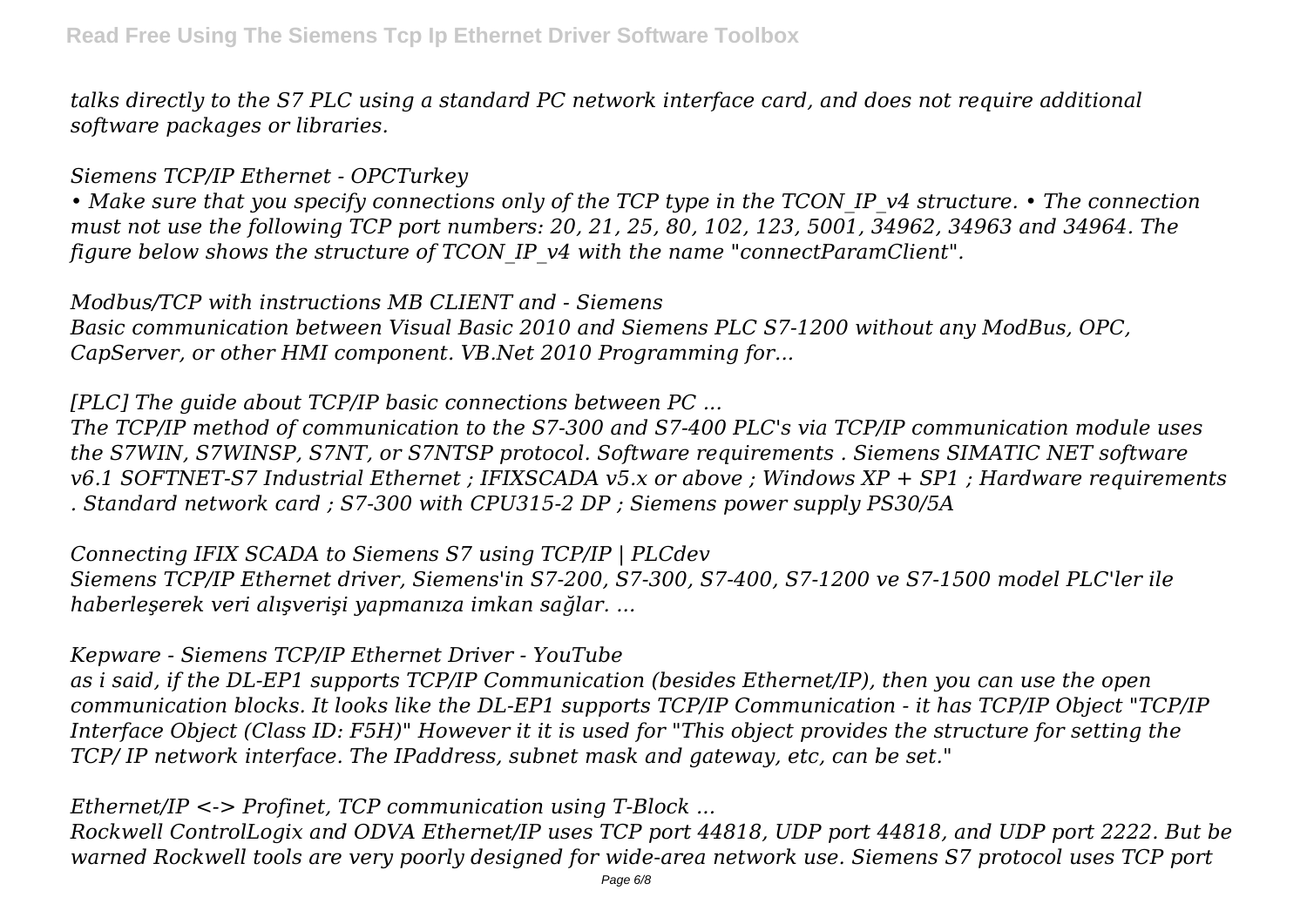*102 ; GE SRTP uses TCP ports 18245 and 18246 ; GE QuickPanels use TCP port 57176 for configuration" Suggestion; To thank ; Quote; Answer*

*TCP/IP port for PC Access - Entries - Forum - Siemens The LOGO! 0BA8 of the first generation can only Ethernet TCP/IP. Since the 2nd generation (LOGO! 8.1) it can also use Modbus TCP/IP. The current LOGO! is the 3rd Generation (LOGO! 8.2) and also handles Ethernet TCP/IP and Modbus TCP/IP. Suggestion; To thank ; Quote; Answer*

*Can the LOGO! Modbus TCP? - Entries - Forum - Siemens Joined: 7/1/2015. Last visit: 11/1/2020. Posts: 41. Rating: (0) I need to talk some Drives over Modbus TCP/IP to my CPU 1512SP-1 PN. I understood that the Ethernet port does support Modbus TCP/IP*

*Modbus TCP/IP using CPU 1512 - Entries - Forum - Siemens*

*The 460TCPSC moves data between up to 10 Ethernet TCP/IP devices and up to five Siemens S7 PLCs. Best of all, the product is made in the USA, always in stock, and comes with 5-year warranty. How do I use the 460TCPSC in my application? Incoming and outgoing ASCII data in TCP/IP packets are parsed into data segments and given a data type.*

*460TCPSC | Siemens S7 PLC Data to a TCP/IP Socket - RTA*

*For SIMATIC S7 Ethernet-driver you can enter either the TCP/IP-address or the MAC-address of the CP. Pay attention to enter under slot the slot of the CPU and not the slot of the CP. If the station can only be reached via a gateway, activate Gateway. Specify the station addressof the network transferand the S7 subnet ID of the target network.*

## *Siemens SIMATIC S7 - AUTEM*

*I am using Siemens PLC, LOGO! 0ba7 230RCE and I want to make communication between the LOGO and LabVIEW using TCP/IP or if it's possible UDP. The LOGO is connected using an Ethernet cable to a wireless router on LAN port and I want using LabVIEW to receive the data that the LOGO sends to its Ethernet port. The default port of every LOGO is 10001.*

*Using TCP/IP with SIemens PLC LOGO! 0ba7 - NI Community ...*